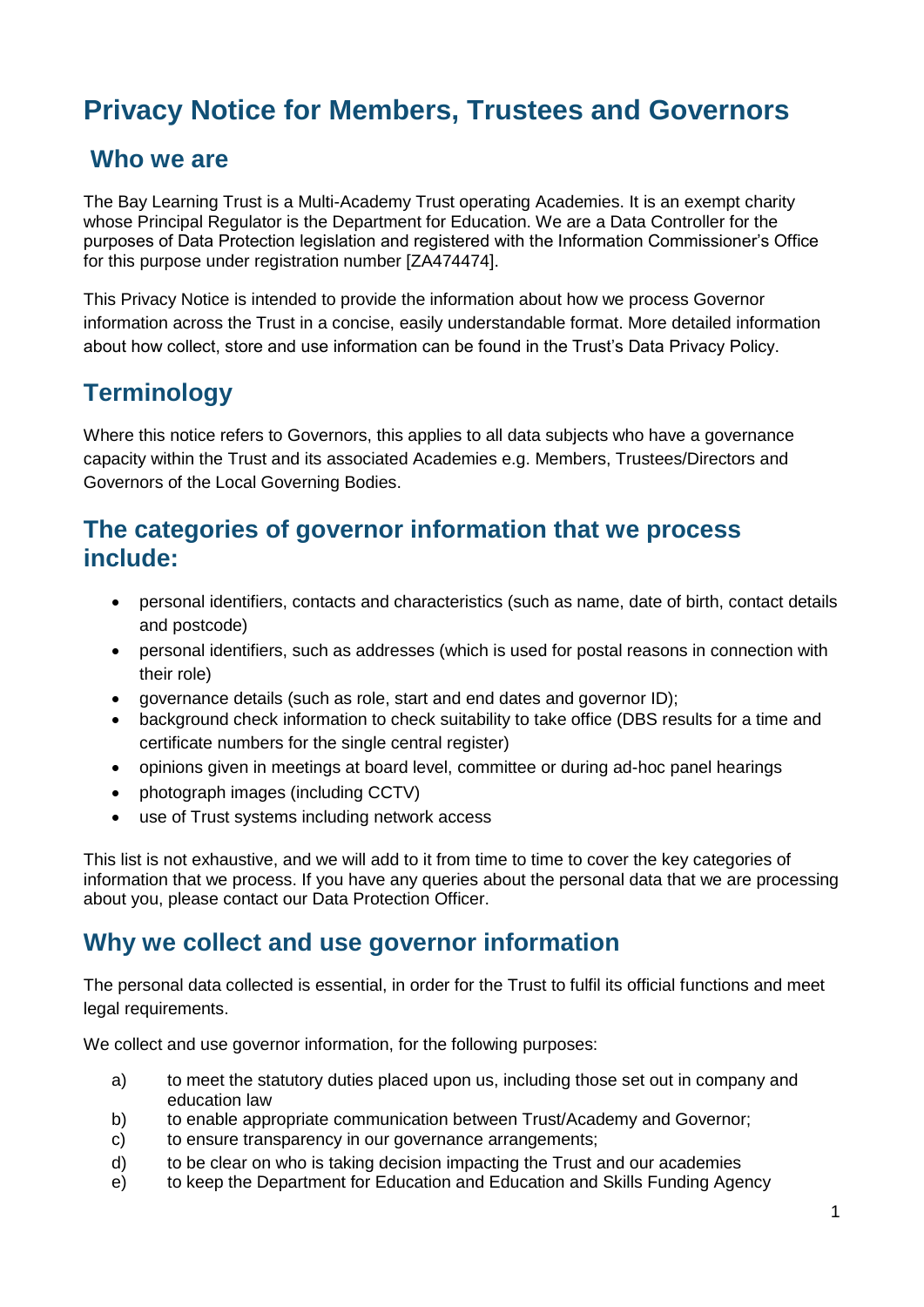informed of those with the authority to make decisions within the Trust and our academies;

- f) to maintain registers as required by company law
- g) to monitor safe use of our network and IT systems to ensure we comply with our child protection obligations, PREVENT duty and for appropriate use within your role

Under the General Data Protection Regulation (GDPR), the legal bases we rely on for processing personal information for general purposes are:

- i. processing is necessary for compliance with a legal obligation under company, education or child welfare law
- ii. processing is necessary for the performance of a task in the public interest, or in the exercise of official authority vested in the Trust
- iii. when we have a legitimate interest and the processing of your personal information is necessary to achieve this, for example when monitoring use of our network and IT systems
- iv. in limited circumstances we may seek your consent when none of the above are applicable.

All Academy Trusts, under the [Academies Financial Handbook h](https://www.gov.uk/government/publications/academies-financial-handbook)ave a legal duty to provide the governance information as detailed above.

In addition, concerning any special category or criminal conviction data:

- where there is a substantial public interest, for example when processing information to ensure suitability for the role or when there have been allegations made that need investigating.
- in limited circumstances we may also process special categories of your personal data if it is in your vital interests to do so, for example, when we need to get medical assistance to attend you in an emergency situation.

# **Collecting governor information**

We collect personal information via data collection forms at the outset of your relationship with the Trust and will refresh and maintain this throughout your time with the Trust to ensure our records are accurate. Information will also be collected through minutes of meetings attended and letters issued when exercising a function delegated to the Governor.

Governor data is essential for the Trust's operational use. Whilst the majority of personal information you provide to us is mandatory, some of it may be requested on a voluntary basis. In order to comply with GDPR, we will inform you at the point of collection, whether you are required to provide certain information to us or if you have a choice in this.

# **Storing governor information**

We hold data securely for the set amount of time shown in our data retention schedule. For more information on our data retention schedule and how we keep your data safe, please visit <https://www.baylearningtrust.com/key-information/policies>

# **Who we share governor information with**

We routinely share this information with: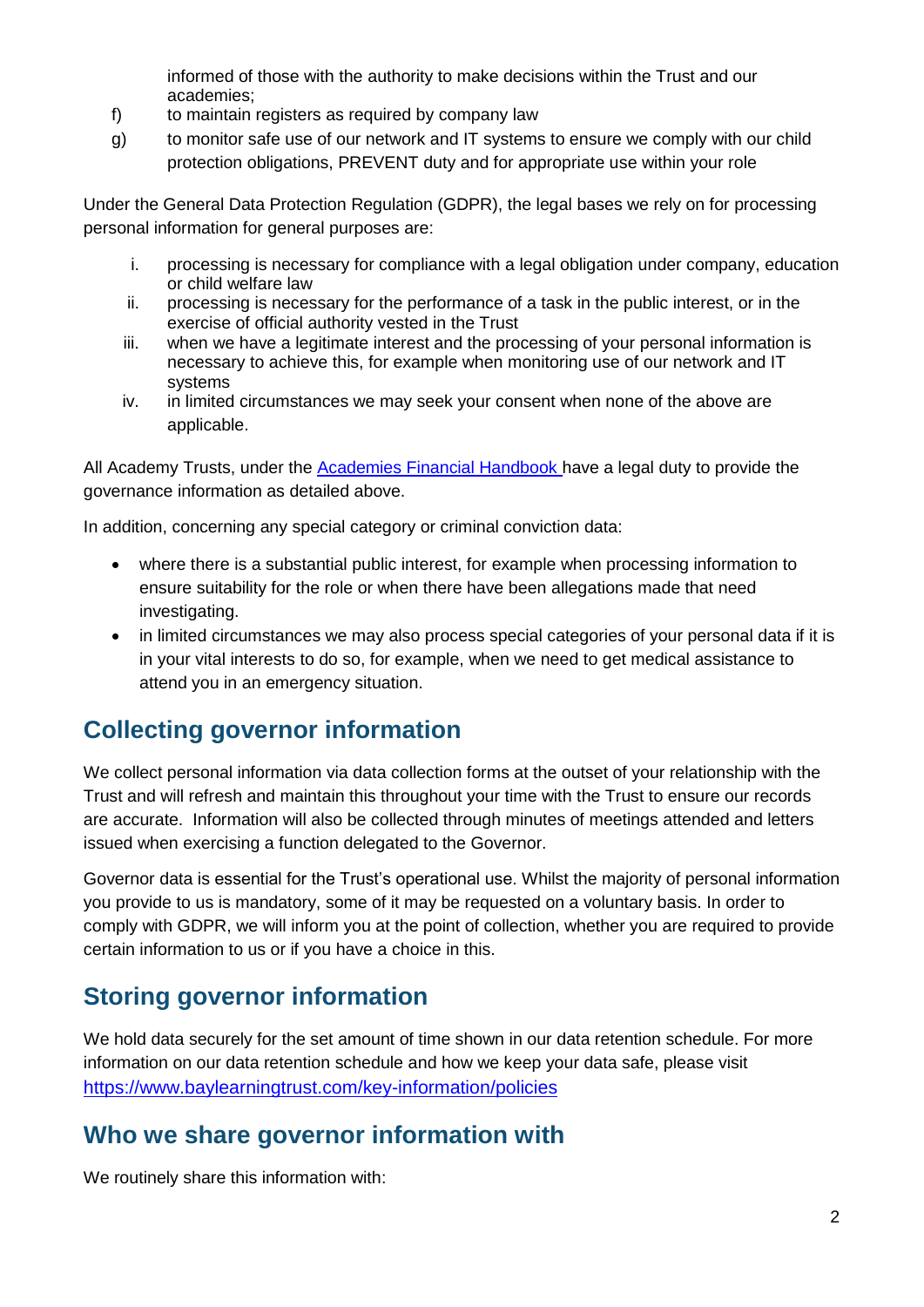- our Multi-Academy Trust (MAT) and its constituent Academies
- the Department for Education (DfE) and Education and Skill Funding Agency (EFSA);
- Companies House;
- Local Authorities:
- Our professional advisors;
- Parents and pupils.

# **Why we share governor information**

We share this information with these third parties to enable us to meet the statutory dutues placed upon us and in line with the lawful conditions of processing as described above. In particular, as an Multi-Academy Trust we are under legal obligations in company and education law to ensure we are transparent about our governance arrangements. We must also publish information under the Freedom of Information Act 2000 under which the public is entitled to know about the Trust as a public authority.

Otherwise, we do not share information about our governors with anyone without consent unless the law and our policies allow us to do so.

#### **Department for Education**

The Department for Education (DfE) collects personal data from educational settings and local authorities. We are required to share information about our Governors with the Department for Education (DfE), under the requirements set out in the [Academies Financial Handbook](https://www.gov.uk/government/publications/academies-financial-handbook) 

All data is entered manually on the GIAS system and held by DfE under a combination of software and hardware controls which meet the current [government security policy framework.](https://www.gov.uk/government/publications/security-policy-framework)

For more information, please see 'How Government uses your data' section.

## **Requesting access to your personal data**

Under data protection legislation, you have the right to request access to information about you that we hold. To make a request for your personal information, contact the Data Protection Officer (details set out below).

You also have the right to:

- to ask us for access to information about you that we hold
- to have your personal data rectified, if it is inaccurate or incomplete
- to request the deletion or removal of personal data where there is no compelling reason for its continued processing
- to restrict our processing of your personal data (i.e. permitting its storage but no further processing)
- to object to direct marketing (including profiling) and processing for the purposes of scientific/historical research and statistics
- not to be subject to decisions based purely on automated processing where it produces a legal or similarly significant effect on you

If you have a concern or complaint about the way we are collecting or using your personal data, you should raise your concern with us in the first instance by contacting our Data Protection Officer or directly to the Information Commissioner's Office at<https://ico.org.uk/concerns/>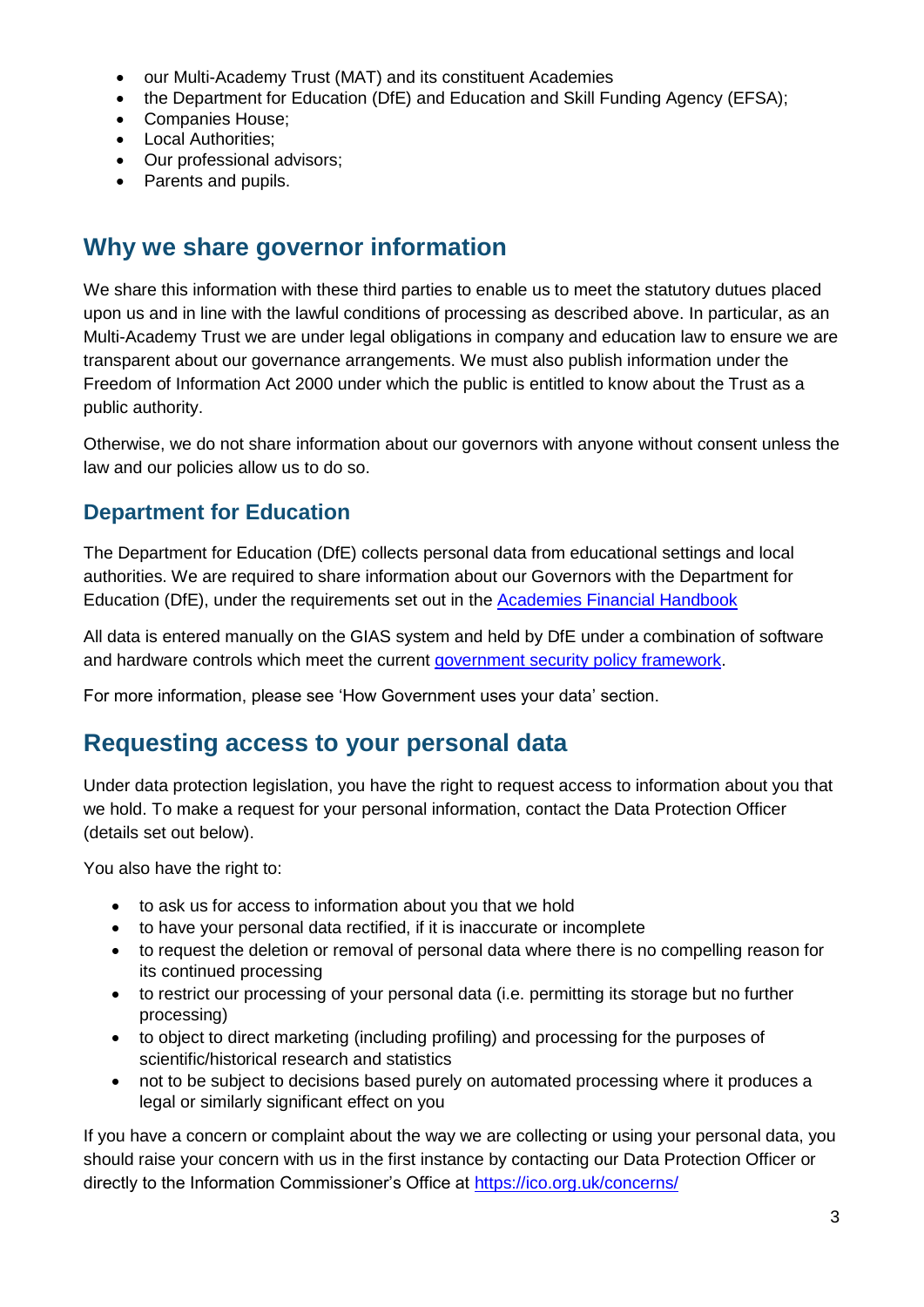For further information on how to request access to personal information held centrally by DfE, please see the 'How Government uses your data' section of this notice.

# **Withdrawal of consent and the right to lodge a complaint**

Where we are processing your personal data with your consent, you have the right to withdraw that consent. If you change your mind, or you are unhappy with our use of your personal data, please let us know by contacting the Data Protection Officer (details set out below).

### **Last updated**

We may need to update this privacy notice periodically so we recommend that you revisit this information from time to time. This version was last updated on October 2020

# **Contact**

If you would like to discuss anything in this privacy notice, please contact:

The Data Protection Officer The Bay Learning Trust The Lodge Ripley St Thomas Church of England Academy Ashton Road Lancaster LA1 4RR

### **How Government uses your data**

The governor data that we lawfully share with the DfE via GIAS:

- will increase the transparency of governance arrangements
- will enable schools and the department to identify more quickly and accurately individuals who are involved in governance and who govern in more than one context
- allows the department to be able to uniquely identify an individual and in a small number of cases conduct checks to confirm their suitability for this important and influential role

### **Data collection requirements**

To find out more about the requirements placed on us by the Department for Education including the data that we share with them, go to [https://www.gov.uk/government/news/national-database-of](https://www.gov.uk/government/news/national-database-of-governors)[governors](https://www.gov.uk/government/news/national-database-of-governors)

**Note:** Some of these personal data items are not publically available and are encrypted within the GIAS system. Access is restricted to a small number of DfE staff who need to see it in order to fulfil their official duties. The information is for internal purposes only and not shared beyond the department, unless the law allows it.

#### **How to find out what personal information DfE hold about you**

Under the terms of the Data Protection Act 2018, you're entitled to ask the Department: